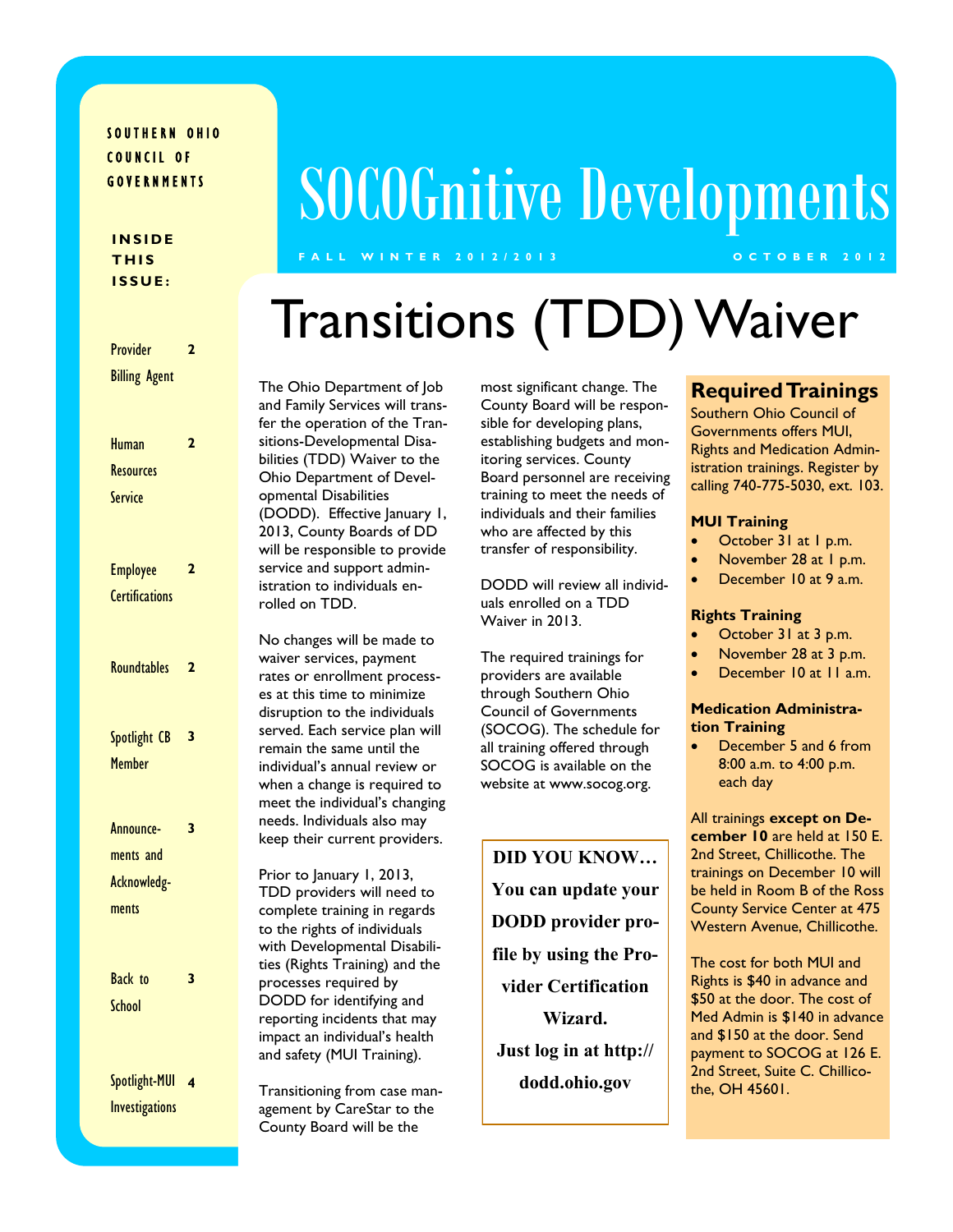ı

T Г

### **Provider Billing Agent**

Providers, are you struggling with entering your billing on a timely basis? SOCOG offers provider billing services. You may submit your billing via email, fax, or mail on weekly, bi-weekly or even monthly basis for processing.

The cost includes an initial one-time \$10 set up fee for each individual you serve and a monthly billing fee of \$30 per IO Waiver clients and \$30 per quarter for Level 1 Waiver clients (up to 3 clients effective January 2013; increases by \$10 for each client over 3).

### **Human Resources Coordination Services**

Southern Ohio Council has begun offering human resources services. The services are tailored to the specific needs of the entity. Services available include assisting with all aspects of hiring and orientation, terminations, employee records, benefits, policy development and much more.

#### **Contact:**

For information about any SOCOG services call 740-775-5030, extension 103.

## CB Employee Certifications/Registrations

September brought not only slightly cooler temperatures but also a new requirement that County Boards of DD are responsible for the registrations and certifications of their staff. This does not apply to investigative agents and superintendents.

SOCOG has taken on this role for many county boards within its membership. The process for completing the registrations and certifications has not changed; only the processor.

A revised application form has been provided to member County Boards and is available on-line at www.socog.org. While there is a quick turn around, County Board employees are asked to continue submitting applications in a timely manner.

County Boards may request that the current files for staff be forwarded by DODD to them so the employee will have access to their previous documentation.

Initial applications for certification or registration should include appropriate documentation clearly indicating the requirements for the credential have been met such as high school diploma or college transcripts. Renewal applications should include documentation that renewal requirements have been met for the credential.

П

П

The application, documentation and application fee (check made out to SO-COG) should be sent to SOCOG at 126 E. Second Street, Suite C, Chillicothe, OH, 45601.

Upon review and approval, a certificate will be sent via email to the county board and to the employee if an email address is provided.

**NEED TRAINING OR A PRESENTER?** If you would like SOCOG to provide training on your site, please call 740-775-5030, ext. 103 for costs and to schedule.

### Roundtables—Past and Future

### **County Board Members**

#### **May 2012 Roundtable**

A Regional Roundtable for County Board Members was held May 30 at the Golden Corral in Chillicothe. There were 20 board members and superintendents in attendance from Adams, Jackson, Ross and Scioto Counties. Topics addressed included updates on legislation, SELF waiver, TDD (transition) waiver, succession planning and various aspects of adult services. Attendees earned two CEUs.

### **November 2012 Roundtable**

A fall Regional Roundtable for County Board Members will be held on Wednesday, November 7, 6 p.m. at the Wild Horse Café in Pomeroy. Some of the topics to be discussed include levies, succession planning, employment, sharing services and/ or management, and future trends. Attendees will receive two CEUs. To attend, contact your County Board Superintendent.

### **Providers October 24, 2012 Roundtable**

Have something on your mind? Attend an informal gathering of providers to discuss issues of concern and get updates on MUI trends, quality assurance changes, waivers, and regional training needs. There is no cost and you will receive two CEUs. To register and request specific topics, call 740-775-5030, extension103.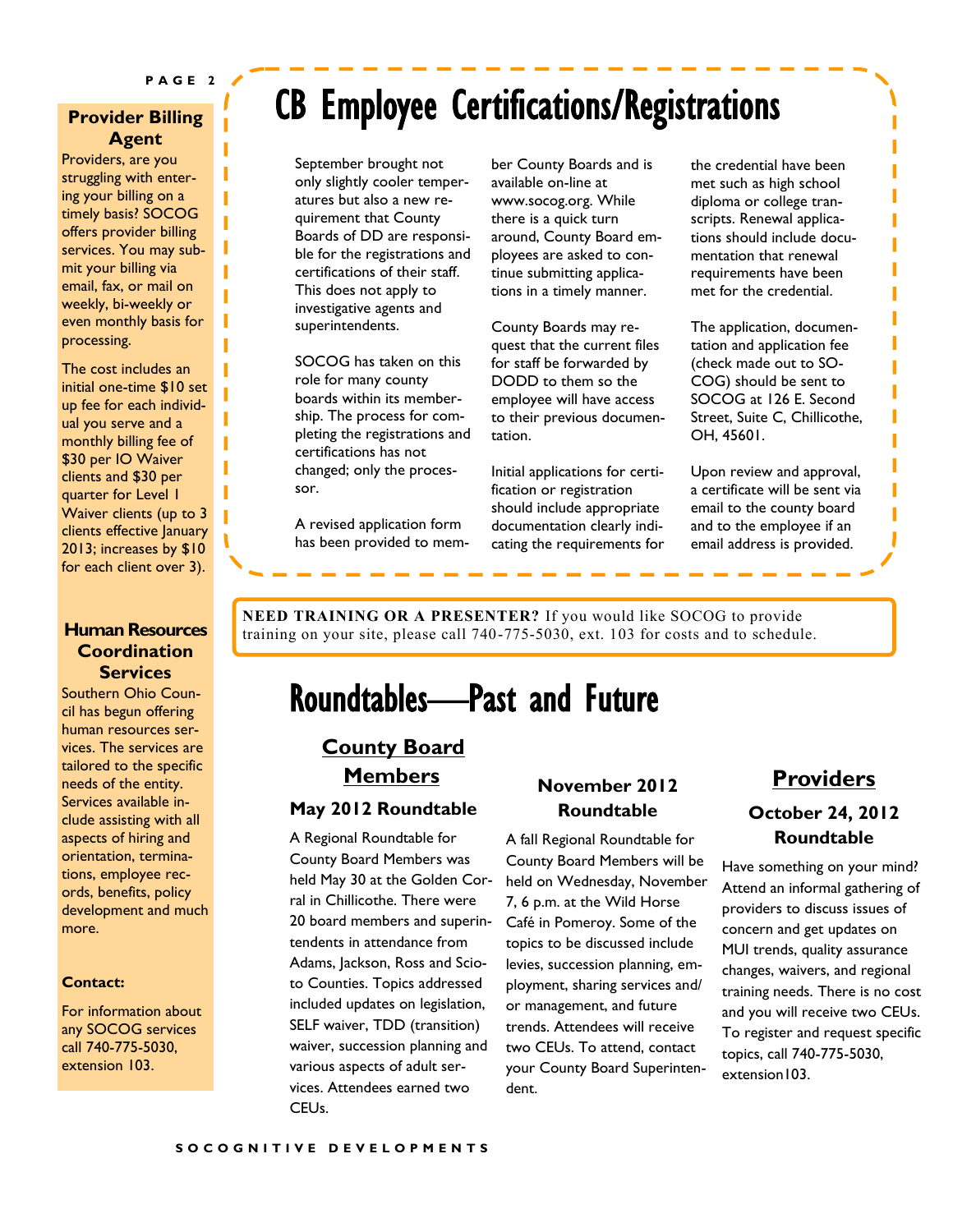### Spotlight: Gallia County Board Member/Volunteer



**Lance Clifford Gallia CB President** The success of the County Boards of Developmental Disabilities rests on the shoulders of a group of

volunteers who serve on their boards. Gallia County Board recognizes long-time board member and current President of the Board, Lance Clifford. Mr. Clifford joined the Gallia CB in August 1999 to fulfill an unexpired term. He has remained on the board and has served in several capacities—board member, vice president and now president (since 2005). During his tenure, the board's role in expanding programs has resulted in more services for more individuals in Gallia County. He is proud of the construction and utilization of a new Gallia County Early Child-

hood and Family Center (2008) and the relocation of the Adult Services Program to a more central location.

Mr. Clifford stated he developed a passion for the field of developmental disabilities over his 38 years in the public school system. He loves being involved in programs and services that nurture children and adults. In addition, he takes seriously the board's responsibility to provide quality services while being fiscally responsible to the taxpayer.

## Announcements/Acknowledgments

- Welcome, Parker Avery Williams, born on July 25 to Bethany (Investigative Agent) and Kyle Williams. He weighed 5 lbs 5 ounces and was 19 inches long.
- Congratulations to Mary (Office Assistant) and Jim Saunders on the marriage of their daughter, Jennifer, to Dustin Cottrill on September 22 in Chillicothe.
- Congratulations Amy Cartwright (Executive Director) on the completion of the Master of Science in Public Administration from Central Michigan University, Mt. Pleasant, Michigan.
- Congratulations Bethany Williams, (Investigator) and Kendra Roosa (Investigator) on the completion in July of a Masters in

Business Administration – Organizational Leadership from Ashford University in Clinton, Iowa.

- Best wishes Sue Honeycutt, SSA, Highland CB, on your retirement.
- Congratulations Rhianna, (SSA Ad-I ams CB), and Allen Seitz, on the birth п of triplets, Emma, Ella and Eden, on September 19, 2012.

### SOCOG Participates in Back to School Project

The Salvation Army conducted its annual Back to School Project in August. SOCOG participated with a partnership of several community agencies, government offices, and area churches, to distribute 791 book bags to area children in need of school supplies. The event included free haircuts, fingerprinting,

games, hands-on activities and free lunch.

Photos: A long line of parents and children circled the block.



The turnout was so great, more backpacks had to be purchased.